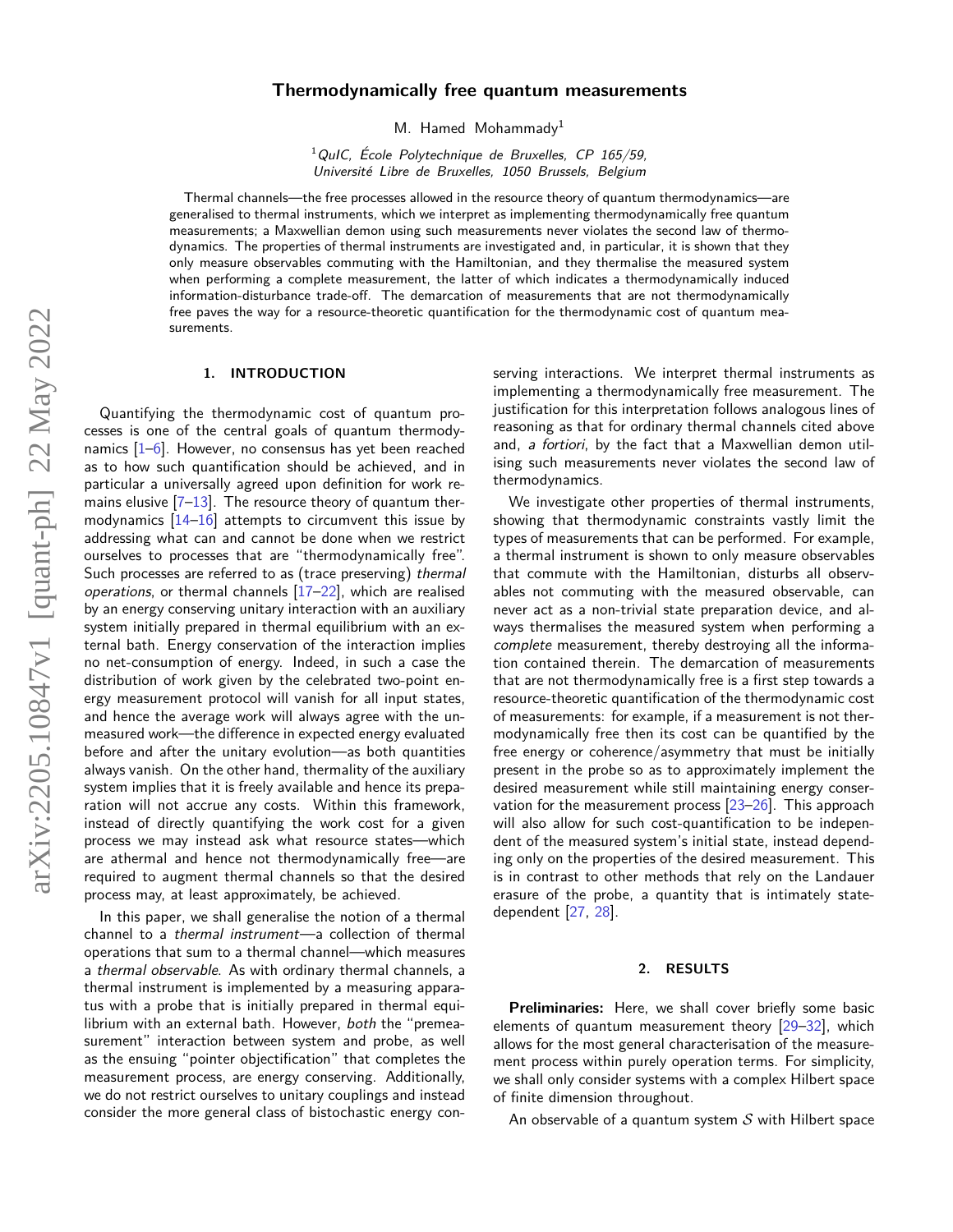2

 $\mathcal{H}_{\mathcal{S}}$  is represented by a normalised positive operator valued measure (POVM). Given that  $\mathcal{H}_s$  is finite-dimensional, we may always restrict ourselves to discrete observables with a finite set of *N* outcomes, or value space,  $\mathcal{X} := \{x_1, \ldots, x_N\}$ [\[33\]](#page-7-14). In such a case we may identify an observable with the set  $E := \{E_x : x \in \mathcal{X}\}\)$ , where  $E_x$  are the *effects* of E which satisfy  $0\leqslant \mathsf{E}_x\leqslant 1_{\mathcal{S}}$  and  $\sum_{x\in\mathcal{X}}\mathsf{E}_x=1_{\mathcal{S}}.$  We shall employ the short-hand notation  $[E, A] = 0$  to indicate that the operator A commutes with all the effects of E, and  $[E, F] = 0$ to indicate that all the effects of observables E and F mutually commute. An observable E is sharp if  $E_xE_y = \delta_{x,y}E_x$ , i.e., if E*<sup>x</sup>* are mutually orthogonal projection operators. An observable that is not sharp will be called unsharp.

Every observable E is compatible with infinitely many instruments [\[34\]](#page-7-15), which describe how the measured system is transformed. An instrument acting in  $\mathcal{H}_{\mathcal{S}}$  is a collection of operations (completely positive trace non-increasing linear maps)  $\mathcal{I} := \{\mathcal{I}_x: x \in \mathcal{X}\}$  such that  $\mathcal{I}_{\mathcal{X}}(\cdot) := \sum_{x \in \mathcal{X}} \mathcal{I}_x(\cdot)$ is a channel (a trace preserving operation). An instrument  $I$  is identified with a unique observable E via the relation  $tr[\mathcal{I}_x(\rho)] = tr[E_x \rho]$  for all outcomes *x* and states  $\rho$ , and we shall refer to such  $I$  as an E-compatible instrument, or an E-instrument for short, and to  $I_X$  as the corresponding Echannel. Moreover, for any  $\rho$  and  $x$  such that  $\text{tr}[\mathcal{I}_x(\rho)] > 0$ , we define  $\rho_x := \mathcal{I}_x(\rho)/\text{tr}[\mathcal{I}_x(\rho)]$  as the conditional state of the system after having measured observable E with the instrument  $I$ , and having observed outcome  $x$ .

Every instrument may be implemented by infinitely many measurement schemes [\[35\]](#page-7-16). A measurement scheme is given by the tuple  $\mathcal{M} := (\mathcal{H}_{\mathcal{A}}, \xi, \mathcal{E}, Z)$ , where  $\mathcal{H}_{\mathcal{A}}$  is the Hilbert space for the probe A of the apparatus and  $\xi$  is a fixed state of A,  $\mathcal E$  is a channel acting in  $\mathcal H_{\mathcal S}\otimes\mathcal H_{\mathcal A}$  which serves to correlate S with A, and  $Z := \{Z_x : x \in \mathcal{X}\}\)$  is a pointer observable of A. For all outcomes *x*, the operations of the instrument  $I$  implemented by  $M$  can be written as

$$
\mathcal{I}_x(\cdot) = \operatorname{tr}_{\mathcal{A}}[(1_{\mathcal{S}} \otimes Z_x)\mathcal{E}(\cdot \otimes \xi)],\tag{1}
$$

where  $\text{tr}_{\mathcal{A}}[\cdot]$  is the partial trace over A. We may thus write the E-channel as  $\mathcal{I}_{\mathcal{X}}(\cdot) = \text{tr}_{\mathcal{A}}[\mathcal{E}(\cdot \otimes \xi)].$ 

**Thermal instruments:** A measurement scheme M can be understood in two ways. If we wish to measure some desired observable, with some specific choice of instrument, then we may specify the elements of  $M$  so as to achieve this. However, one may also consider the elements of  $M$  as given, and then ask what observable and instrument such a scheme implements. If we impose any constraints on  $M$ , it naturally follows that the class of implementable observables and instruments will be limited. We now define thermodynamically free measurement schemes, and subsequently determine the class of observables and instruments such schemes may or may not implement.

<span id="page-1-2"></span>**Definition 1.** A thermodynamically free measurement scheme for a system S with Hamiltonian  $H<sub>s</sub>$  is described by the tuple  $\mathcal{M}_{\beta} := (\mathcal{H}_{\mathcal{A}}, H_{\mathcal{A}}, \beta, \mathcal{E}, \mathsf{Z})$ , where:

(i) The probe A, with Hamiltonian  $H_A$ , is prepared in  $\mathsf{a}$  Gibbs state  $\xi_{\beta}$   $:=$   $e^{-\beta H_{\mathcal{A}}}/\mathrm{tr}[e^{-\beta H_{\mathcal{A}}}]$  with inverse temperature  $\beta > 0$ .

- (ii) The interaction channel  $\mathcal E$  is bistochastic, i.e.,  $\mathcal E$  is trace preserving and preserves the identity.
- (iii) The interaction channel  $\mathcal E$  conserves the total additive *Hamiltonian*  $H = H_{\mathcal{S}} \otimes \mathbb{1}_{\mathcal{A}} + \mathbb{1}_{\mathcal{S}} \otimes H_{\mathcal{A}}$ .
- (iv) The pointer observable satisfies  $[Z, H_A] = 0$ .

An observable E, and an instrument  $\mathcal{I}$ , acting in  $\mathcal{H}_{\mathcal{S}}$  are called thermal if they admit a measurement scheme that is thermodynamically free.

See Fig. [1](#page-1-0) for a schematic representation of a thermal instrument. Condition (i) is justified by the fact that a Gibbs state describes a system when it is in thermal equilibrium with a large thermal bath. Provided that the bath is given, for example if it is the ambient environment that an experimental situation happens to find itself in, then a Gibbs state is thermodynamically free as it does not require any effort to prepare: one need only place  $A$  in thermal contact with the bath, and wait a sufficiently long time for it to reach thermal equilibrium. Indeed, in such a case there is no need to "erase" the information stored in the probe between successive measurements, and hence no Landauer erasure cost will ensue [\[36,](#page-7-17) [37\]](#page-7-18). Condition (ii) ensures that the entropy of the compound system cannot decrease due to the measurement interaction, so that the second law is satisfied and no hidden "entropy sinks" are being used [\[38\]](#page-7-19). On the other hand, conditions (iii) and (iv) are both justified by energy conservation, so that the compound of system to be measured and the probe of the apparatus are energetically isolated during the entire measurement process, i.e., during both "premeasurement" and "pointer objectification".

We say that an arbitrary channel  $\Phi$  acting in  $\mathcal H$  (fully) conserves the Hamiltonian *H* if all moments of energy are invariant under its action, i.e.,  $\text{tr}[H^k\Phi(\varrho)] = \text{tr}[H^k\varrho]$  for all states  $\rho$  and  $k \in \mathbb{N}$  [\[26\]](#page-7-9). But in finite dimensions, and for bistochastic channels, if the first moment is conserved  $(k = 1)$ , then all moments will be conserved  $(k > 1)$ . See

<span id="page-1-1"></span><span id="page-1-0"></span>

**FIG.** 1: An instrument  $I$  measures an observable in the input state  $\rho$  and, conditional on observing outcome  $x$ , transforms the system to the (non-normalised) state  $\mathcal{I}_x(\rho)$ . *I* is thermal when it is implemented by a bistochastic energy conserving interaction between the measured system and a probe of the measuring apparatus, initially prepared in thermal equilibrium with a bath of inverse temperature *β*, followed by read-out of a pointer observable commuting with the probe's Hamiltonian.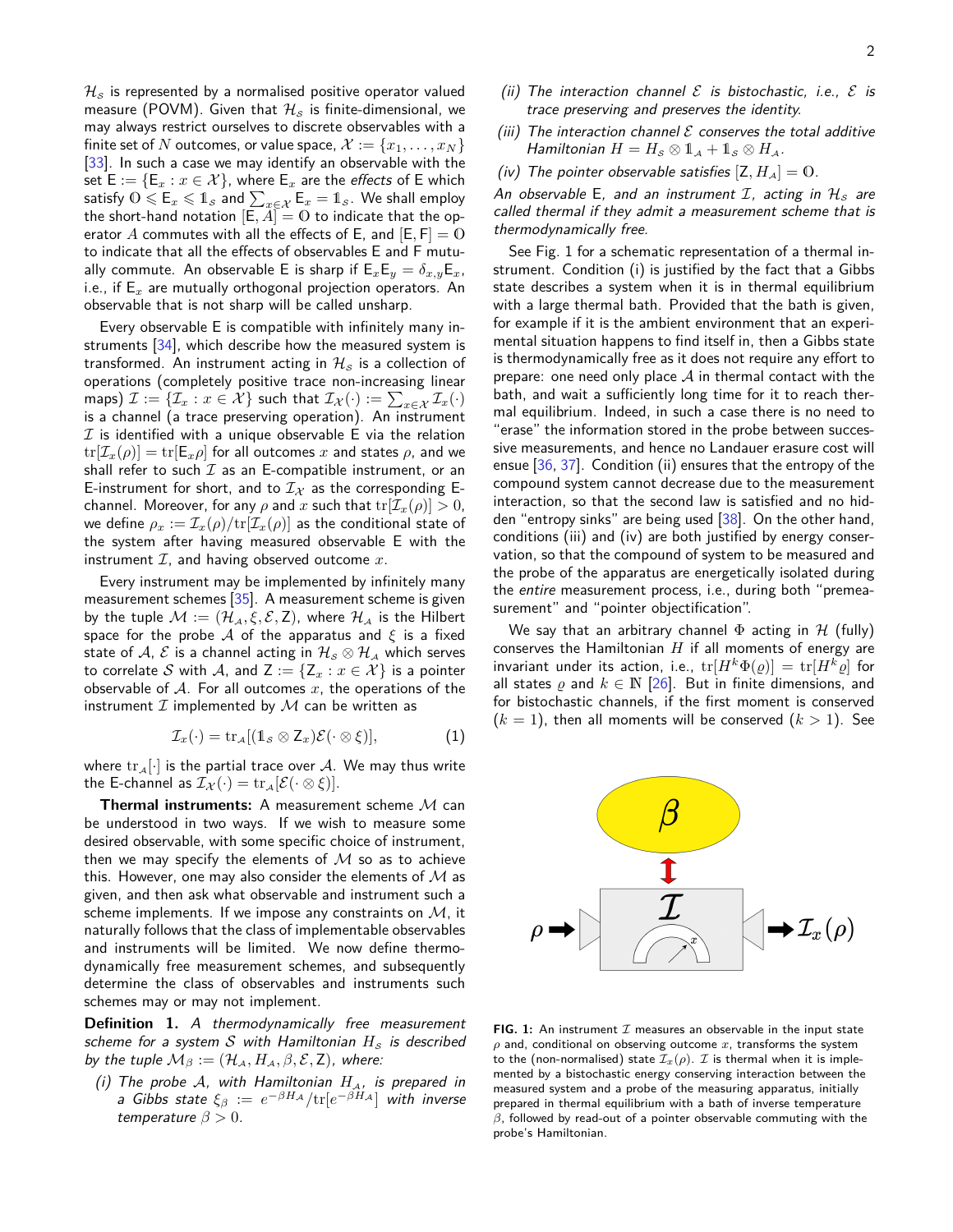Appendix [\(A\)](#page-4-0) for a proof. Moreover, for unitary channels  $\Phi(\cdot)=U\cdot U^\dagger$  which are clearly bistochastic, conservation is equivalent to the commutation relation  $[U, H] = 0$ . Now note that in order for the measurement process to be complete, the pointer observable must be objectified, or "measured". We model the objectification process in the language of instruments, and so introduce some Z-compatible instrument  $\mathcal J$  acting in  $\mathcal H_A$  that "measures" the pointer observable. While we do not consider the exact form such an instrument takes—by Eq. [\(1\)](#page-1-1) we see that it is only the pointer observable, and not the instrument that measures it, which uniquely determines the instrument acting in the system—we do demand that the Z-channel  $\mathcal{J}_{\mathcal{X}}$  conserves energy. As shown in  $[26]$ , this constraint demands that Z commutes with  $H_A$ . Such commutation is known as the the Yanase condition [\[39,](#page-7-20) [40\]](#page-7-21) which was first introduced in the context of the Wigner-Araki-Yanase theorem [\[41–](#page-7-22) [43\]](#page-7-23).

**Extractable work and the second law:** Given a single thermal bath of inverse temperature *β*, the extractable work of a system  $S$  with Hamiltonian  $H_S$ , initially prepared in state *ρ*, is defined as

$$
W_{\text{ext}} := \beta^{-1} S(\rho \| \pi_{\beta}), \tag{2}
$$

where  $S(\cdot|\cdot)$  is the quantum relative entropy and  $\pi_{\beta}$  =  $e^{-\beta H_\mathcal{S}}/\text{tr}[e^{-\beta H_\mathcal{S}}]$  is the Gibbs state of the system. The extractable work is identified with the non-equilibrium free energy of  $\rho$  relative to  $\pi_{\beta}$ , and has an operational meaning as the maximum amount of work that can be extracted by an isothermal process, achieved in the quasistatic limit as *ρ* is transformed to  $\pi_{\beta}$  [\[44\]](#page-7-24). If the system is initially prepared in thermal equilibrium with the bath then no work can be extracted, since  $S(\rho||\pi_\beta) = 0$  whenever  $\rho = \pi_\beta$ . This is the second law of thermodynamics in effect. But what if we are able to measure the system? We define the average extractable work of a system initialised in state *ρ*, given measurement by an E-compatible instrument  $\mathcal I$  followed by feedback, as

$$
\langle W_{\text{ext}}^{\mathcal{I}} \rangle := \beta^{-1} \sum_{x \in \mathcal{X}} \text{tr}[\mathsf{E}_x \rho] S(\rho_x \| \pi_\beta). \tag{3}
$$

Here,  $\langle W_{\rm ext}^{\cal I} \rangle$  is the maximum (average) amount of work that can be extracted if, conditional on observing outcome *x*, we choose a specific isothermal process so as to transform the post-measurement state  $\rho_x$  to the Gibbs state  $\pi_\beta$ . The average extractable work therefore quantifies the merit of an information heat engine that utilises measurement and feedback with a single thermal bath, such as the Szilard engine and its descendants [\[45](#page-7-25)[–49\]](#page-7-26).

Now let us consider the measurements that are usually considered in the literature. Let E be a sharp observable with effects  $E_x = |\psi_x\rangle\langle\psi_x|$ , where  $\{|\psi_x\rangle\}$  is an eigenbasis of  $H_s$ , and assume that E is measured by the von Neumann- $\mathsf{Lüders\ instrument\ }\mathcal{I}^L(\cdot) = \langle \psi_x|\cdot|\psi_x\rangle|\psi_x\rangle\langle\psi_x|.$  By a simple calculation, we can see that when the input state is thermal, i.e.,  $\rho = \pi_{\beta}$ , then it holds that  $\rho_x = |\psi_x\rangle \langle \psi_x|$  for all  $x$ , and Eq. [\(3\)](#page-2-0) reduces to  $\beta^{-1}\mathscr{H}$  , where  $\mathscr{H}$  is the Shannon entropy of the probability distribution  $\{\langle \psi_x | \pi_\beta | \psi_x \rangle\}$ ; using measurement and feedback, we have completely converted heat into work. Previous attempts to "save" the second law in such a case rely on Landauer erasure of the probe, which given certain assumptions about the measurement process can be shown to have a minimum work cost of  $\beta^{-1}$ *H*. But as shown by the following proposition, maintaining the second law will not need such arguments when the measurement itself is thermodynamically free:

<span id="page-2-2"></span>**Proposition 1.** Consider a system S with Hamiltonian  $H_s$ . Assume that the system is measured by a thermal instrument I, implemented at inverse temperature *β*. Then for all states *ρ*, it holds that

$$
\langle W_\text{ext}^{\mathcal{I}} \rangle \leqslant W_\text{ext},
$$

with  $W_{\mathrm{ext}}$  and  $\langle W_{\mathrm{ext}}^{\mathcal{I}}\rangle$  as defined by Eq. [\(2\)](#page-2-1) and Eq. [\(3\)](#page-2-0), respectively.

<span id="page-2-1"></span>The proof is provided in Appendix  $(C)$ , and is a consequence of the following observation: for any thermodynamically free measurement scheme, if the system is prepared in a Gibbs state *π<sup>β</sup>* with the same temperature as the probe, then it holds that  $\mathcal{I}_x(\pi_\beta) = \text{tr}[\mathsf{E}_x \pi_\beta | \pi_\beta]$  for all *x*. That is, not only does the thermal channel  $\mathcal{I}_{\mathcal{X}}$  preserve the Gibbs state, but so do all operations of a thermal instrument. The above proposition states that when both the measuring apparatus and the measured system are in contact with a single thermal bath, then the average extractable work given thermodynamically free measurements and feedback can never exceed the extractable work without measurement; indeed, if the system is initially prepared in thermal equilibrium with the bath, then  $\langle W_{\text{ext}}^{\mathcal{I}} \rangle = W_{\text{ext}} = 0$  and so no work can be extracted at all. Couched in more poetic terms, a thermodynamically impotent Maxwellian demon needs no exorcism, for while it may gain information about a system in thermal equilibrium, it is unable to convert such information into useful work [\[50\]](#page-7-27).

<span id="page-2-0"></span>**Time-translation covariance:** An operation Φ is time- ${\rm tr}$ anslation covariant if it satisfies  $\Phi(e^{-{\rm i} tH_{\cal S}} \, \cdot \, e^{{\rm i} tH_{\cal S}})$  =  $e^{-\mathrm{i} tH_\mathcal{S}}\Phi(\cdot)e^{\mathrm{i} tH_\mathcal{S}}$  for all  $t.$  As is well-known, thermal channels are covariant, and for any covariant channel  $\Phi$  and an asymmetry monotone  $\mathscr{I}(H_{\mathcal{S}},\cdot)$ , it holds that  $\mathscr{I}(H_{\mathcal{S}},\rho)\geqslant$  $\mathscr{I}(H_s, \Phi(\rho))$  for all states  $\rho$ ; covariant channels always reduce the asymmetry of a state with respect to the Hamil-tonian [\[51\]](#page-7-28). But if  $\mathcal I$  is a thermal instrument, then not only is the thermal channel  $I_X$  covariant, but all the individual operations  $\mathcal{I}_x$  are covariant as well. See Appendix [\(D\)](#page-6-0) for a proof. It follows that for any asymmetry monotone that obeys selective monotonicity [\[52,](#page-7-29) [53\]](#page-7-30)—such as the family of Wigner-Yanase-Dyson skew informations [\[54,](#page-7-31) [55\]](#page-7-32), or the quantum Fisher information [\[56\]](#page-7-33)—and for all thermal instruments  $I$  and states  $\rho$ , it holds that

$$
\mathscr{I}(H_{\mathcal{S}}, \rho) \geqslant \sum_{x \in \mathcal{X}} \mathscr{I}(H_{\mathcal{S}}, \mathcal{I}_{x}(\rho)) \geqslant \mathscr{I}(H_{\mathcal{S}}, \mathcal{I}_{\mathcal{X}}(\rho)).
$$

In other words, a thermal instrument will always decrease the asymmetry of a state with respect to the Hamiltonian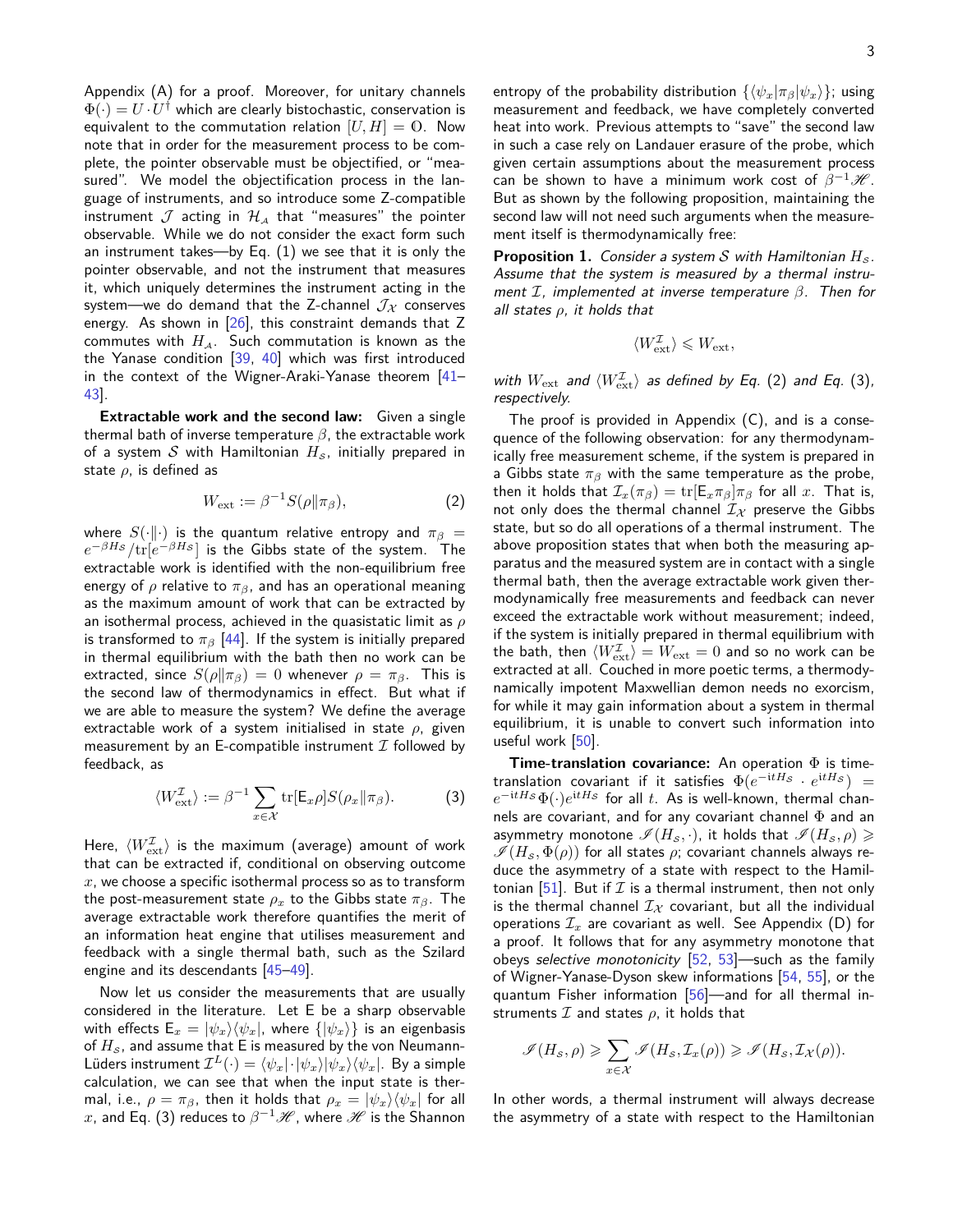"on average". Note that even if we abandon the Yanase con-dition in Definition [1,](#page-1-2) a thermal channel  $\mathcal{I}_{\chi}$  is always covariant, in which case the relation  $\mathscr{I}(H_{\mathcal{S}}, \rho) \geq \mathscr{I}(H_{\mathcal{S}}, \mathcal{I}_{\mathcal{X}}(\rho))$ will continue to hold. However, in such a case covariance for the individual operations of  $I$  will be broken, and so  $\sum_{x \in \mathcal{X}} \mathcal{I}(H_{\mathcal{S}}, \mathcal{I}_{x}(\rho)).$ it may be the case that for some  $\rho$  we have  $\mathscr{I}(H_{\mathcal{S}}, \rho)$  <

**Energy-compatibility:** As a consequence of timetranslation covariance of thermal instruments, all thermal observables are time-translation invariant, i.e., they commute with the Hamiltonian. In fact, an observable E is thermal if and only if  $[E, H_s] = 0$ . See Appendix [\(D\)](#page-6-0) for a proof. Such commutativity admits an elegant interpretation in terms of *compatibility*  $[57, 58]$  $[57, 58]$  $[57, 58]$ . Two observables  $E := \{E_x : x \in \mathcal{X}\}\$ and  $F := \{F_y : y \in \mathcal{Y}\}\$ are compatible, or jointly measurable, if they admit a joint observable  $\mathsf{G} := \{\mathsf{G}_{x,y} : (x,y) \in \mathcal{X} \times \mathcal{Y}\}$  so that  $\mathsf{E}_x = \sum_y \mathsf{G}_{x,y}$  and  $\mathsf{F}_y \,=\, \sum_x \mathsf{G}_{x,y}.$  If E and F do not admit a joint observable, then they are *incompatible*. Note that while commutation of E with F is sufficient for compatibility, it is in general not necessary: if both E and F are sufficiently unsharp, they may be compatible even if they do not commute. Now let the Hamiltonian have the spectral decomposition  $H_{\mathcal{S}} = \sum_{m} \omega_m \mathsf{P}_m$ , with  $\omega_m$  the distinct energy eigenvalues and P*<sup>m</sup>* the corresponding spectral projections. The sharp observable  $P := {P_m}$  is the spectral measure of  $H_s$ , and we will refer to measurement of P and of the Hamiltonian interchangeably. Given that  $[E, H_s] = 0$  implies  $[E, P] = 0$ , and that commutativity is a sufficient condition for compatibility, then E and P are jointly measureable. Indeed, since P is sharp then the effects of the joint observable are uniquely given as  $G_{x,m} = E_x P_m$ . In other words, for any thermal observable E we may always construct a single measurement device that jointly gives both the statistics of E and the statistics of the Hamiltonian.

Of course, while thermal observables are always jointly measureable with the Hamiltonian, this does not generally imply that two thermal observables are themselves compatible; while any pair of thermal observables E and F must both commute with  $H_s$ , it may be possible for them to not commute with each other. However, there is one limiting situation where compatibility is guaranteed: when the Hamiltonian has a non-degenerate energy spectrum, for example if  $S$  is a spin-1/2 system embedded in a non-vanishing magnetic field. In such a case, we may write  $P_m = |\psi_m\rangle \langle \psi_m|$ , where  $\{|\psi_m\rangle\}$  is an orthonormal basis that spans  $\mathcal{H}_{\mathcal{S}}$ . If E is a thermal observable, it follows that all of its effects are simultaneously diagonalisable as  $\mathsf{E}_{x} = \sum_{m} p(x|m) \mathsf{P}_{m}$ , where  $\{p(x|m)\}\$ is a family of non-negative numbers that satisfy  $\sum_x p(x|m) = 1$  for all  $m$  [\[59\]](#page-7-36). It is clear that any pair of thermal observables will commute, and are therefore compatible. In such a case, we may infer that measurement of incompatible observables will always have some thermodynamic cost: even if E is a thermal observable, F will be incompatible with E only if it is non-thermal. We note that the ability to measure incompatible observables is a crucial ingredient in many quantum phenomena such as violation of Bell inequalities [\[60\]](#page-7-37) and quantum steering [\[61\]](#page-7-38), and incompatible observables have been shown to outperform compatible ones for quantum state discrimination [\[62\]](#page-7-39). Indeed, measurement of incompatible observables has also been suggested as a method of efficiently fueling quantum heat engines [\[63\]](#page-8-0).

**Disturbance and commutativity:** In many situations, we may want to ascertain two different properties of a system, that is, measure two observables E and F. As discussed above, if the observables are compatible then we may simultaneously determine both of their statistics by measuring their joint observable G. However, another method is with sequential measurements, where at first E is measured by an instrument  $I$ , and subsequently F is measured. The statistics of both observables can be faithfully obtained with such an approach only if  $I$  does not "disturb" F, i.e., if it holds that  $tr[F_y \mathcal{I}_{\mathcal{X}}(\rho)] = tr[F_y \rho]$  for all states  $\rho$  and outcomes  $y$  of F. While  $[E, F] = 0$  is a necessary condition for nondisturbance when either of these observables is sharp, nondisturbance may be possible for non-commuting pairs of observables if they are both sufficiently unsharp. However, recall that a thermal channel always leaves the Gibbs state invariant, i.e.,  $\mathcal{I}_{\mathcal{X}}(\pi_{\beta}) = \pi_{\beta}$ . Since the Gibbs state is full-rank (or faithful), then as shown in  $[64]$  a thermal E-instrument will disturb all observables not commuting with E. Additionally, if F is not thermal, i.e., if F does not commute with  $H_s$ , then as shown in [\[26\]](#page-7-9) non-disturbance will be possible only if F also commutes with  $\Delta H_{\mathcal{S}} := \mathcal{I}^*_{\mathcal{X}}(H_{\mathcal{S}}) - H_{\mathcal{S}}$ , where  $\mathcal{I}^*_{\mathcal{X}}$  is the "Heisenberg picture" dual of the E-channel  $\mathcal{I}_{\mathcal{X}}$ .

**Conditional state preparation and complete measurements:** An E-compatible instrument  $\mathcal{I}$  is said to be nuclear if its operations satisfy

$$
\mathcal{I}_x(\rho) = \text{tr}[\mathsf{E}_x \rho] \sigma_x
$$

for all  $\rho$  and  $x$ , where  $\{\sigma_x\}$  is a family of states that depend only on the measurement outcome, and not the input state *ρ*. Nuclear instruments have utility as conditional state preparation devices, since for any input state, conditional on observing outcome *x* we know that the system has been prepared in the state  $\sigma_x$ . An example of a nuclear instrument is the well-known von Neumann-Lüders measurement, which "collapses" the measured system into the eigenstates of the measured observable. The following proposition imposes constraints on nuclear thermal instruments:

<span id="page-3-0"></span>**Proposition 2.** Consider a system S with Hamiltonian  $H_s$ , and assume that  $\mathcal I$  is a thermal E-instrument acting in  $\mathcal H_s$ . If  $I$  is nuclear, then  $I$  is a trivial, thermalising instrument, with operations satisfying

$$
\mathcal{I}_x(\rho) = \text{tr}[\mathsf{E}_x \rho] \pi_\beta
$$

for all  $\rho$  and  $x$ , where  $\pi_{\beta}$  is the Gibbs state of the system for some  $\beta > 0$ .

The proof is provided in Appendix [\(E\)](#page-6-1). The above proposition implies that an instrument will be a non-trivial state preparation device only if it is not thermodynamically free.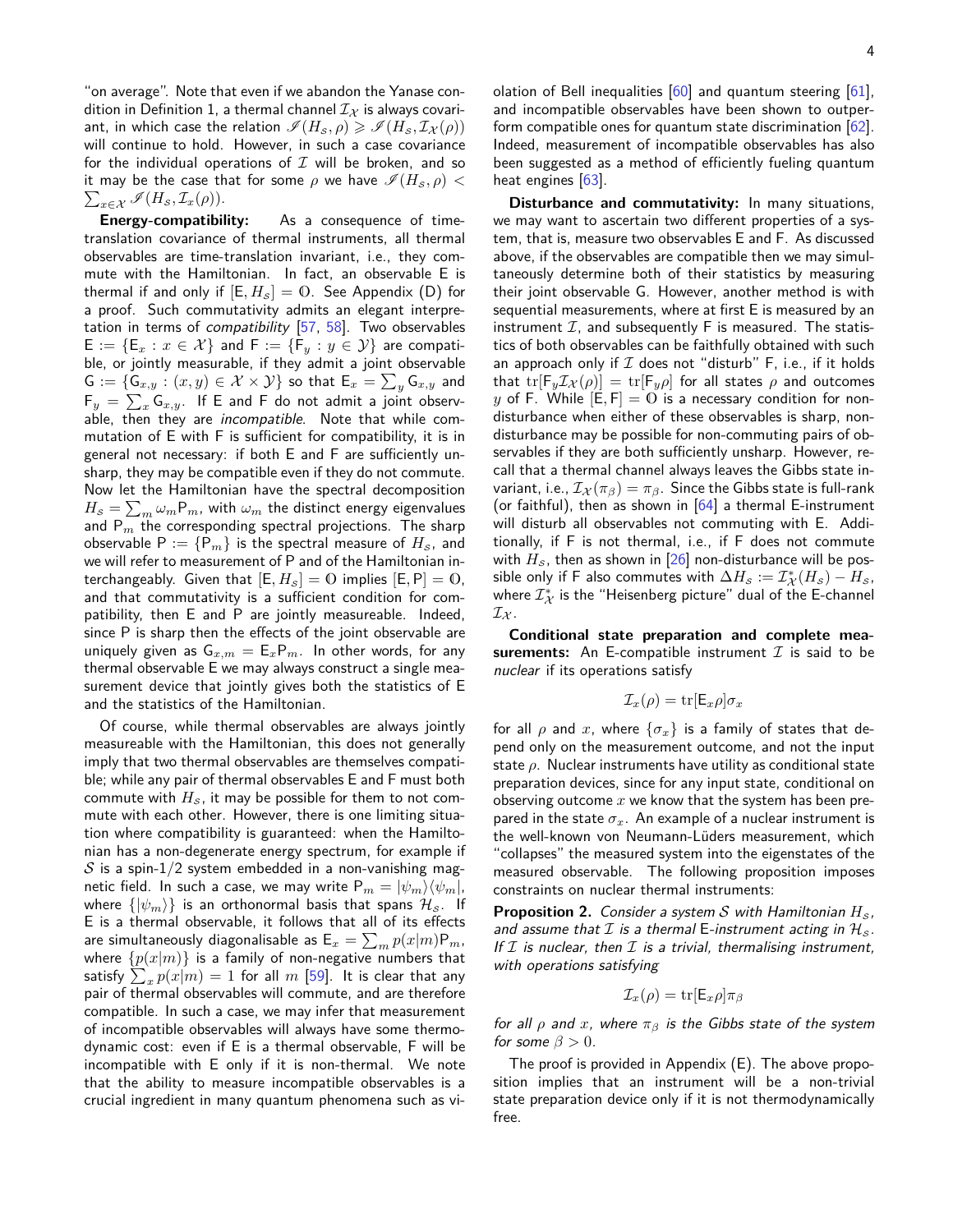Let us now highlight an important consequence of the above result for the class of rank-1 observables. An observable E is called rank-1 if all the effects are of the form  $E_x = \lambda_x P_x$ , where  $\lambda_x \in (0, 1]$  and  $P_x$  is a rank-1 projection operator, i.e., *P<sup>x</sup>* projects onto a 1-dimensional subspace of  $\mathcal{H}_{\mathcal{S}}$ . Rank-1 observables can be seen as a complete measurement, since any observable can be maximally "refined" into a rank-1 observable  $[65]$ ; if the effects of some observable F can be diagonalised as  $\mathsf{F}_y \,=\, \sum_i \lambda_i^{(y)} P_i^{(y)},$  then a rank-1 observable E with effects  $\mathsf{E}_x \equiv \mathsf{E}_{y,i} = \lambda^{(y)}_i P^{(y)}_i$  is a maximal refinement of F: E provides more information than F in the sense that one may always recover the statistics of F from the statistics obtained by measuring E but not vice versa, and E itself cannot be further refined. As shown in Corollary 1 of Ref. [\[64\]](#page-8-1) (also see Theorem 2 of Ref. [\[66\]](#page-8-3)), all instruments compatible with a rank-1 observable are nuclear. In conjunction with Proposition [2,](#page-3-0) it follows that a thermodynamically free complete measurement necessarily thermalises the measured system. Indeed, this implies that such a measurement will disturb all non-trivial observables, even those that commute with the measured observable.

As an interesting consequence, let us consider again the situation where the system's Hamiltonian has a nondegenerate spectrum, so that the effects of any thermal observable E may be written as  $\mathsf{E}_{x} = \sum_{m} p(x|m) \mathsf{P}_{m}$ , where P*<sup>m</sup>* are the rank-1 spectral projections of the Hamiltonian. It clearly follows that measuring any thermal observable other than the Hamiltonian is superfluous: one may always reconstruct the statistics of any thermal observable by post-processing the statistics obtained by measuring the Hamiltonian with the non-negative numbers  $p(x|m)$ . But the spectral measure of the Hamiltonian is a rank-1 observable, and so if we wish to measure the Hamiltonian by a thermal instrument, then the system will necessarily be thermalised. We see that there is a thermodynamically induced information-disturbance trade-off, where by obtaining all the information that is available without expending any thermodynamic resources, we must thermalise the system so as to destroy all the information contained therein. This is analogous to the case where, in the absence of any thermodynamic constraints, measurement of an informationally complete observable completely destroys all the information in the measured system [\[67\]](#page-8-4).

#### **3. DISCUSSION**

Quantifying the thermodynamic cost of quantum measurements is in general a challenging task. Even if we take into account the erasure cost of the probe between successive measurements, we must also quantify the cost of preparing the probe in its initial (usually pure) state, the cost of implementing the measurement interaction between system and probe, and the cost associated with readout of the pointer observable. By taking inspiration from the resource theoretic approach to quantum thermodynamics, we have defined a thermodynamically free measurement where each step of the measurement process has zero associated costs. Indeed, such measurements never lead to an advantage in work extraction from a single thermal bath, and so the Maxwell demon paradox is resolved from the outset without need for any post-hoc exorcisms. Having provided a preliminary demarcation between free and non-free measurements, it is now possible to quantify the fundamental cost of quantum measurements that are not thermodynamically free. For example, by maintaining energy conservation of the measurement process—thereby continuing to avoid the conceptual difficulties that arise when trying to directly quantify the work cost of channels—we may obtain bounds for the free energy or coherence that must be initially present in the probe so as to approximately achieve the desired measurement. This task is left for future work.

## **ACKNOWLEDGMENTS**

The author wishes to thank Nicolas Cerf, Ravi Kunjwal, Harry J. D. Miller, Ognyan Oreshkov, and Mário Ziman for insightful discussions. This project has received funding from the European Union's Horizon 2020 research and innovation programme under the Marie Skłodowska-Curie grant agreement No. 801505.

# **Appendix**

Before presenting the detailed proofs for the claims made in the main text, let us first introduce some notation and basic definitions. We denote by  $\mathcal{L}(\mathcal{H})$  the algebra of linear operators on a finite-dimensional complex Hilbert space  $H$ , with O and 1 the zero and identity operators of  $\mathcal{L}(\mathcal{H})$ , respectively. A "Schrödinger picture" operation is defined as a completely positive, trace non-increasing linear map  $\Phi: \mathcal{L}(\mathcal{H}) \to \mathcal{L}(\mathcal{K})$ , where H is the input space and K is a potentially different output space. When both input and output spaces are the same, i.e.,  $\mathcal{H} = \mathcal{K}$ , we say that  $\Phi$  acts in  $H$ . The associated "Heisenberg picture" dual operation is a completely positive linear map  $\Phi^*$  :  $\mathcal{L}(\mathcal{K}) \to \mathcal{L}(\mathcal{H})$ ,  $\operatorname{\mathsf{defined}}$  by the trace duality  $\operatorname{tr}[A\Phi(B)] = \operatorname{tr}[\Phi^*(A)B]$  for all  $A\in\mathcal{L}(\mathcal{K}), B\in\mathcal{L}(\mathcal{H})$ .  $\Phi^*$  is sub-unital, i.e.,  $\Phi^*(1\!\!1_\mathcal{K})\leqslant 1\!\!1_\mathcal{H}$ , and is unital when the equality holds, which is the case exactly when  $\Phi$  is a channel, i.e., when  $\Phi$  preserves the trace.  $\Phi$  is a bistochastic channel if both  $\Phi$  and  $\Phi^*$  are trace preserving and unital.

#### <span id="page-4-0"></span>**Appendix A: Bistochastic channels and energy conservation**

Recall that energy conservation by an arbitrary channel  $\Phi$  is defined as preservation of all moments of energy, i.e.,  $tr[H^k\Phi(\varrho)] = tr[H^k\varrho]$  for all  $k \in \mathbb{N}$  and  $\varrho$ . This condition can be equivalently stated in the Heisenberg picture as  $\Phi^*(H^k) = H^k$  for all  $k \in \mathbb{N}$ . While a general channel may conserve the first moment while not conserving the higher moments, we shall now show that in the special case of bistochastic channels acting in a finite-dimensional Hilbert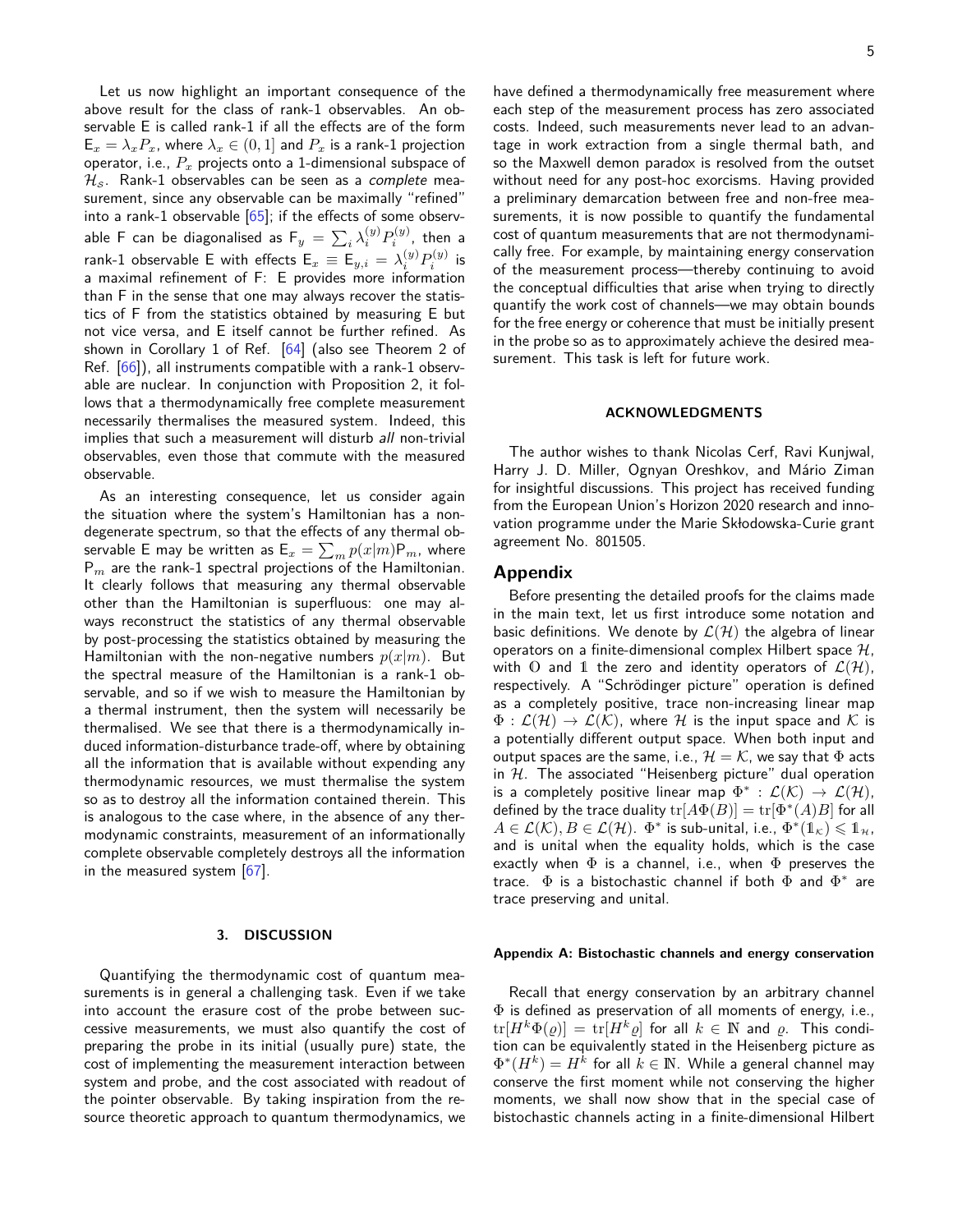space, a channel conserving the first moment is guaranteed to conserve all higher moments.

<span id="page-5-1"></span>**Lemma 1.** Let  $\Phi$  be a bistochastic channel acting in a finite-dimensional Hilbert space  $H$ . Assume that  $\Phi^*(H)$  = *H* for some self-adjoint operator with spectral decomposition  $H = \sum_n \lambda_n P_n$ . The following hold:

- (*i*)  $\Phi^*(H^k) = H^k$  for all  $k \in \mathbb{N}$ .
- (ii)  $\Phi(e^{-itH} \cdot e^{itH}) = e^{-itH}\Phi(\cdot)e^{itH}$  for all  $t \in \mathbb{R}$ .
- (iii)  $\Phi(\rho) = \rho$  for all states with spectral decomposition  $\rho = \sum_{n} p_n P_n$ .

*Proof.* Let  $\{K_i\}$  be any Kraus representation for  $\Phi$ , so that we may write  $\Phi(\cdot) = \sum_i K_i \cdot K_i^\dagger$  and  $\Phi^*(\cdot) = \sum_i K_i^\dagger \cdot K_i.$ If  $\Phi$  is bistochastic, then it holds that both  $\Phi$  and  $\Phi^*$  are trace preserving and unital, which implies that  $\sum_i K_i^\dagger K_i =$  $\sum_i K_i K_i^\dagger \ = \ 1$ . Now, since  ${\cal H}$  is finite-dimensional, all  $A \in \mathcal{L}(\mathcal{H})$  are compact operators. That is, they admit a self-adjoint decomposition  $A = B_1 + iB_2$  such that  $B_1, B_2$ have a discrete spectral decomposition. It follows from Ref. [\[68\]](#page-8-5) that the fixed-point set of both  $\Phi$  and  $\Phi^*$  is the commutant of  $\{K_i,K_i^\dagger\}$ , i.e.,  $\Phi^*(A) = A$  if and only if  $[A, K_i] = [A, K_i^{\dagger}] = 0$  for all *i*, and similarly  $\Phi(A) = A$  if and only if  $[A, K_i] = [A, K_i^{\dagger}] = 0$  for all *i*.

Now let us prove (i). Assume that  $\Phi^*(H) = H$ . By the above, it trivially follows that  $\Phi^*(H^k) = \sum_i K_i^\dagger H^k K_i =$  $\sum_i K_i^\dagger K_i H^k \ = \ H^k$  for all  $k$ . Now let us note that  $H$ commutes with  $K_i, K_i^\dagger$  if and only if all spectral projections  $P_n$  commute with  $K_i$ ,  $K_i^{\dagger}$ . Since  $e^{-\mathrm{i}tH} = \sum_n e^{-\mathrm{i}t\lambda_n} P_n$ , (ii) follows trivially from above. Similarly for  $\overline{\text{(iii)}}$ .

### **Appendix B: Thermal instruments preserve the Gibbs state**

It is well-known that a thermal channel preserves the Gibbs state. Here, we shall show that all operations of a thermal instrument also preserve the Gibbs state.

<span id="page-5-3"></span>**Lemma 2.** Consider a system S with Hamiltonian  $H_s$ , and let  $\mathcal I$  be a thermal E-instrument acting in  $\mathcal H_{\mathcal S}$ . For some *β >* 0 there exists a Gibbs state of the system  $\pi_{\beta} \, = \, e^{-\beta H_{\mathcal{S}}} / \text{tr}[e^{-\beta H_{\mathcal{S}}} ]$  such that for all  $x \, \in \, \mathcal{X}$  the following holds:

$$
\mathcal{I}_x(\pi_\beta) = \text{tr}[\mathsf{E}_x \pi_\beta] \pi_\beta. \tag{B1}
$$

*Proof.* Assume that  $I$  is a thermal instrument, so that by Definition [1](#page-1-2) it admits a thermodynamically free measure- $\mathsf{ment}$  scheme  $\mathcal{M}_\beta := (\mathcal{H}_\mathcal{A}, H_\mathcal{A}, \beta, \mathcal{E}, \mathsf{Z})$  where the probe is  $\mathsf{prepared}$  in the Gibbs state  $\xi_{\beta} \, = \, e^{-\beta H_{\mathcal{A}}} / \mathrm{tr}[e^{-\beta H_{\mathcal{A}}}].$  For the Gibbs state of the system with the same temperature as the probe,  $\pi_{\beta}$ , additivity of the total Hamiltonian  $H =$  $H_{\mathcal{S}}\otimes \mathbb{1}_{\mathcal{A}}+\mathbb{1}_{\mathcal{S}}\otimes H_{\mathcal{A}}$  implies that  $\pi_{\beta}\otimes \xi_{\beta}=e^{-\beta H}/\text{tr}[e^{-\beta H}]$  is the Gibbs state for the total system. Since  $\mathcal E$  is bistochastic and energy conserving, it follows from item (iii) of Lemma [1](#page-5-1)

that  $\mathcal{E}(\pi_\beta \otimes \xi_\beta) = \pi_\beta \otimes \xi_\beta$ , and so by Eq. [\(1\)](#page-1-1) it holds that

$$
\mathcal{I}_x(\pi_\beta) = \text{tr}_\mathcal{A}[(\mathbb{1}_\mathcal{S} \otimes \mathsf{Z}_x)\mathcal{E}(\pi_\beta \otimes \xi_\beta)] \n= \text{tr}_\mathcal{A}[(\mathbb{1}_\mathcal{S} \otimes \mathsf{Z}_x)\pi_\beta \otimes \xi_\beta] = \text{tr}[\mathsf{Z}_x \xi_\beta]\pi_\beta
$$

for all x. But since  $\mathcal I$  is compatible with E, then it must hold that  $tr[\mathcal{I}_x(\pi_\beta)] = tr[E_x \pi_\beta]$ . This implies that  $tr[\mathcal{Z}_x \xi_\beta] =$  $tr[E_x \pi_\beta]$ . As such, if  $\mathcal I$  is a thermal instrument, then its operations must satisfy Eq. [\(B1\)](#page-5-2). П

## <span id="page-5-0"></span>**Appendix C: Proof of Proposition [1](#page-2-2)**

Let  $M_\beta := (\mathcal{H}_\mathcal{A}, H_\mathcal{A}, \beta, \mathcal{E}, Z)$  be a thermodynamically free measurement scheme for the observable E with instrument  $I$  acting in  $H_s$ . Now, let us define the instrument  $\Phi$  with operations  $\Phi_x : \mathcal{L}(\mathcal{H}_s) \to \mathcal{L}(\mathcal{H}_s \otimes \mathcal{K}), \rho \mapsto \Phi$  $\mathcal{I}_x(\rho) \otimes |x\rangle\langle x|$  where  $\{|x\rangle\}$  is an orthonormal basis that spans  $\mathcal{K}.$  The action of the channel  $\Phi_\mathcal{X}(\cdot) := \sum_{x \in \mathcal{X}} \Phi_x(\cdot)$ on the states  $\rho$  and  $\pi_\beta$  can be written as

$$
\Phi_{\mathcal{X}}(\rho) = \sum_{x \in \mathcal{X}} \mathcal{I}_{x}(\rho) \otimes |x\rangle\langle x| = \sum_{x \in \mathcal{X}} \text{tr}[\mathsf{E}_{x}\rho]\rho_{x} \otimes |x\rangle\langle x|,
$$
  

$$
\Phi_{\mathcal{X}}(\pi_{\beta}) = \sum_{x \in \mathcal{X}} \mathcal{I}_{x}(\pi_{\beta}) \otimes |x\rangle\langle x| = \sum_{x \in \mathcal{X}} \text{tr}[\mathsf{E}_{x}\pi_{\beta}]\pi_{\beta} \otimes |x\rangle\langle x|,
$$

where the second line follows from Lemma [2,](#page-5-3) and where we define  $\rho_x := \mathcal{I}_x(\rho)/\text{tr}[\mathsf{E}_x \rho]$  for any  $\rho$  and  $x$  such that  $tr[E_x \rho] > 0$ , and  $\rho_x := 0$  otherwise. Now define by  $p :=$  ${p(x) = \text{tr}[\mathsf{E}_x \rho] : x \in \mathcal{X}}$  and  $\mathbf{q} := {q(x) = \text{tr}[\mathsf{E}_x \pi_\beta] : x \in \mathcal{X}}$  $\mathcal{X}$ } the probability vectors arising from a measurement of E in the states  $\rho$  and  $\pi_{\beta}$ , respectively. By the data processing inequality, and the "direct sum" property of the relative entropy  $[69]$ , it holds that

$$
S(\rho||\pi_{\beta}) \geq S(\Phi_{\mathcal{X}}(\rho)||\Phi_{\mathcal{X}}(\pi_{\beta}))
$$
  
=  $D(\mathbf{p}||\mathbf{q}) + \sum_{x \in \mathcal{X}} \text{tr}[\mathsf{E}_{x}\rho]S(\rho_{x}||\pi_{\beta}),$ 

<span id="page-5-2"></span>where  $S(\rho||\sigma) := \text{tr}[\rho(\ln(\rho) - \ln(\sigma))]$  is the quantum relative entropy between states  $\rho$  and  $\sigma$  whenever  $\text{supp}(\rho) \subseteq$  $\mathrm{supp}(\sigma)$ , and  $D(\bm{p}\|\bm{q})\ :=\ \sum_{x}p(x)\ln\left(p(x)/q(x)\right)$  is the classical relative entropy between probability vectors *p* and *q* whenever  $p(x) > 0 \implies q(x) > 0$ . Since a Gibbs state is faithful, then  $\text{supp}(\rho) \subseteq \text{supp}(\pi_{\beta})$  holds for all  $\rho$ , while  $tr[E_x \pi_\beta] > 0$  holds for all *x* for which  $E_x \neq 0$ . As such, the quantities on both sides of the above equation are always finite and non-negative. Since  $D(p||q) \geq 0$  always holds, then we have the inequality

$$
\sum_{x \in \mathcal{X}} \text{tr}[\mathsf{E}_x \rho] S(\rho_x \| \pi_\beta) \leqslant S(\rho \| \pi_\beta).
$$

By Eq. [\(2\)](#page-2-1) and Eq. [\(3\)](#page-2-0), we obtain the bound in Proposition [1.](#page-2-2)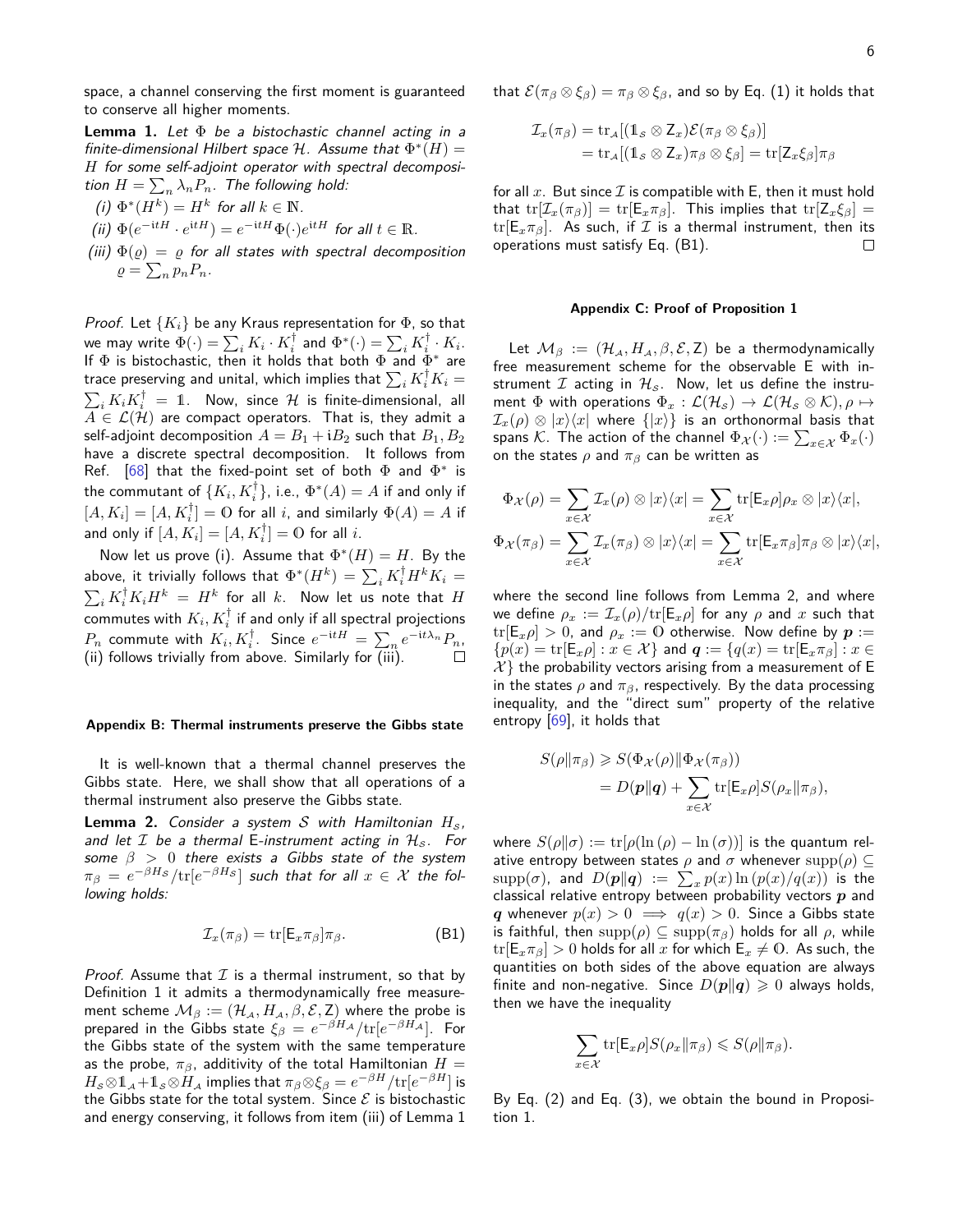## <span id="page-6-0"></span>**Appendix D: Time-translation covariance of thermal instruments and time-translation invariance of thermal observables**

Here we shall show that a thermal instrument is timetranslation covariant, and so a thermal observable is timetranslation invariant, i.e., it commutes with the Hamiltonian. This result is a consequence of Theorem 8 in Ref. [\[70\]](#page-8-7).

**Lemma 3.** Let  $I$  be a thermal E-instrument acting in a system S with Hamiltonian  $H_s$ . It follows that  $\mathcal I$  is timetranslation covariant, and  $E$  commutes with  $H_s$ .

*Proof.* By Definition [1,](#page-1-2) if  $I$  is a thermal instrument then it admits a thermodynamically free measurement scheme  $\mathcal{M}_{\beta} := (\mathcal{H}_{\mathcal{A}}, H_{\mathcal{A}}, \beta, \mathcal{E}, \mathsf{Z})$ . Since the total Hamiltonian of  $S + A$  is additive,  $H = H_{\mathcal{S}} \otimes \mathbb{1}_{A} + \mathbb{1}_{S} \otimes H_{A}$ , the unitary representation of the time-translation symmetry group  $\mathbb R$  $\text{in} \ \mathcal{H}_{\mathcal{S}}\otimes\mathcal{H}_{\mathcal{A}}$  factorises as  $V(t):=e^{-itH}=V_{\mathcal{S}}(t)\otimes V_{\mathcal{A}}(t),$  $\mathsf{where} \ V_{\mathcal{S}}(t) := e^{-i t H_{\mathcal{S}}}$  and  $V_{\mathcal{A}}(t) := e^{-i t H_{\mathcal{A}}}$  are the unitary representations of R in  $\mathcal{H}_{\mathcal{S}}$  and  $\mathcal{H}_{\mathcal{A}}$ , respectively. Since  $\mathcal E$ is bistochastic and conserves the Hamiltonian, by item (ii) of Lemma [1](#page-5-1) it holds that  $\mathcal E$  is time-translation covariant, i.e.,  $\mathcal{E}(V(t)\cdot V(t)^{\dagger})=V(t)\mathcal{E}(\cdot)V(t)^{\dagger}$  holds for all *t*. From Eq. [\(1\)](#page-1-1), we thus have for all  $\rho$ ,  $x$  and  $t$  the following:

$$
\mathcal{I}_x(V_s(t)\rho V_s(t)^{\dagger})
$$
\n
$$
= \text{tr}_{A}[(1_s \otimes Z_x)\mathcal{E}(V_s(t)\rho V_s(t)^{\dagger} \otimes \xi_{\beta})]
$$
\n
$$
= \text{tr}_{A}[(1_s \otimes Z_x)\mathcal{E}(V(t)(\rho \otimes \xi_{\beta})V(t)^{\dagger})]
$$
\n
$$
= \text{tr}_{A}[(1_s \otimes Z_x)V(t)\mathcal{E}(\rho \otimes \xi_{\beta})V(t)^{\dagger}]
$$
\n
$$
= V_s(t)\text{tr}_{A}[(1_s \otimes V_A(t)^{\dagger}Z_xV_A(t))\mathcal{E}(\rho \otimes \xi_{\beta})]V_s(t)^{\dagger}
$$
\n
$$
= V_s(t)\mathcal{I}_x(\rho)V_s(t)^{\dagger}.
$$

In the second line, we have used the fact that since *ξ<sup>β</sup>* is a Gibbs state then  $[\xi_{\beta}, H_{\mathcal{A}}] = 0$ , which implies that  $\xi_{\beta} = V_{\mathcal{A}}(t) \xi_{\beta} V_{\mathcal{A}}(t)^{\dagger}$ . In the third line, we have used timetranslation covariance of  $\mathcal E$ . In the fourth line, we have used the property of the partial trace. In the final line, we have used the Yanase condition  $[Z, H_A] = 0$  which implies that  $V_A(t)^{\dagger} Z_x V_A(t) = Z_x$ , together with Eq. [\(1\)](#page-1-1).

Recall that  $I$  is compatible with observable E if it holds that  $tr[\mathcal{I}_x(\rho)] = tr[E_x \rho]$  for all  $\rho$  and  $x$ , which can equivalently be stated as  $\mathsf{E}_x = \mathcal{I}_x^*(1\mathsf{1}_\mathcal{S})$  for all  $x$ . Since covariance in the Schrödinger picture trivially implies covariance in the Heisenberg picture, this implies that

$$
\mathsf{E}_x = \mathcal{I}_x^*(V_s(t)^\dagger \mathbb{1}_s V_s(t)) = V_s(t)^\dagger \mathcal{I}_x^*(\mathbb{1}_s) V_s(t)
$$
  
=  $V_s(t)^\dagger \mathsf{E}_x V_s(t) =: \mathsf{E}_x(t)$ 

holds for all *x* and *t*. Given that  $\frac{d}{dt}E_x(t) = -i[E_x(t), H_s]$ , we may write

$$
\mathsf{E}_x(t) = \mathsf{E}_x - \mathfrak{i} \int_0^t dt_1 [\mathsf{E}_x(t_1), H_s].
$$

Now we shall show that all observables commuting with the system Hamiltonian are thermal.

**Lemma 4.** Consider a system  $S$  with Hamiltonian  $H_S$ . Let E be an observable of S such that  $[E, H_s] = 0$ . It follows that E is thermal.

Proof. E is a thermal observable if it admits a thermodynamically free measurement scheme  $\mathcal{M}_\beta$  :=  $(\mathcal{H}_A, H_A, \beta, \mathcal{E}, Z)$ . Choose a probe that is identical to the measured system, i.e.,  $\mathcal{H}_A \simeq \mathcal{H}_S$  and  $H_A = H_S$ . Choose  $\mathcal{E}(\cdot)=U\cdot U^\dagger$  as a unitary swap channel acting in  $\mathcal{H}_{\scriptscriptstyle \mathcal{S}}\otimes\mathcal{H}_{\scriptscriptstyle \mathcal{A}}$  , which is clearly bistochastic and conserves the total Hamiltonian, and choose  $Z = E$ , which satisfies the Yanase condition. By Eq. [\(1\)](#page-1-1), the operations of the implemented instrument  $I$  read

$$
\mathcal{I}_x(\rho) = \text{tr}_{\mathcal{A}}[(1_{\mathcal{S}} \otimes \mathsf{E}_x)\mathcal{E}(\rho \otimes \xi_{\beta})]
$$
  
= 
$$
\text{tr}_{\mathcal{A}}[(1_{\mathcal{S}} \otimes \mathsf{E}_x)\xi_{\beta} \otimes \rho] = \text{tr}[\mathsf{E}_x \rho]\xi_{\beta}
$$

for all *x* and  $\rho$ . Since  $\text{tr}[\mathcal{I}_x(\rho)] = \text{tr}[\mathsf{E}_x \rho]$  for all *x* and  $\rho$ , then the measured observable is E, and so any E commuting with  $H<sub>S</sub>$  is a thermal observable.  $\Box$ 

But note that the measurement scheme above implements a trivial instrument, that is, for all input states *ρ* and outcomes *x*, the system will be transformed to the Gibbs state. Therefore, while every observable commuting with the Hamiltonian is thermal, it may be the case that not all time-translation covariant instruments are thermal. Specifically, it is possible that some thermal observables do not admit a thermal instrument that will not thermalise the system. In fact, this is precisely the case for rank-1 observables.

#### <span id="page-6-1"></span>**Appendix E: Proof of Proposition [2](#page-3-0)**

Recall from Lemma [2](#page-5-3) that if  $\mathcal I$  is a thermal E-instrument, then its operations must satisfy Eq. [\(B1\)](#page-5-2), i.e., it must hold that  $\mathcal{I}_x(\pi_\beta) = \text{tr}[\mathsf{E}_x \pi_\beta] \pi_\beta$  for all *x*. Now, an E-compatible instrument  $\mathcal I$  is nuclear if its operations satisfy

<span id="page-6-2"></span>
$$
\mathcal{I}_x(\rho) = \text{tr}[\mathsf{E}_x \rho] \sigma_x \tag{E1}
$$

for all  $\rho$  and  $x$ , where  $\{\sigma_x\}$  is a family of states that are independent of the input state *ρ*. Comparing Eq. [\(B1\)](#page-5-2) with Eq. [\(E1\)](#page-6-2) for the input state  $\rho = \pi_\beta$  demonstrates that if  $\mathcal I$  is a nuclear thermal instrument, then we must have  $\sigma_x = \pi_\beta$ for all  $x$ . As such, the operations of  $\mathcal I$  must satisfy

$$
\mathcal{I}_x(\rho) = \text{tr}[\mathsf{E}_x \rho] \pi_\beta
$$

for all  $\rho$  and  $x$ .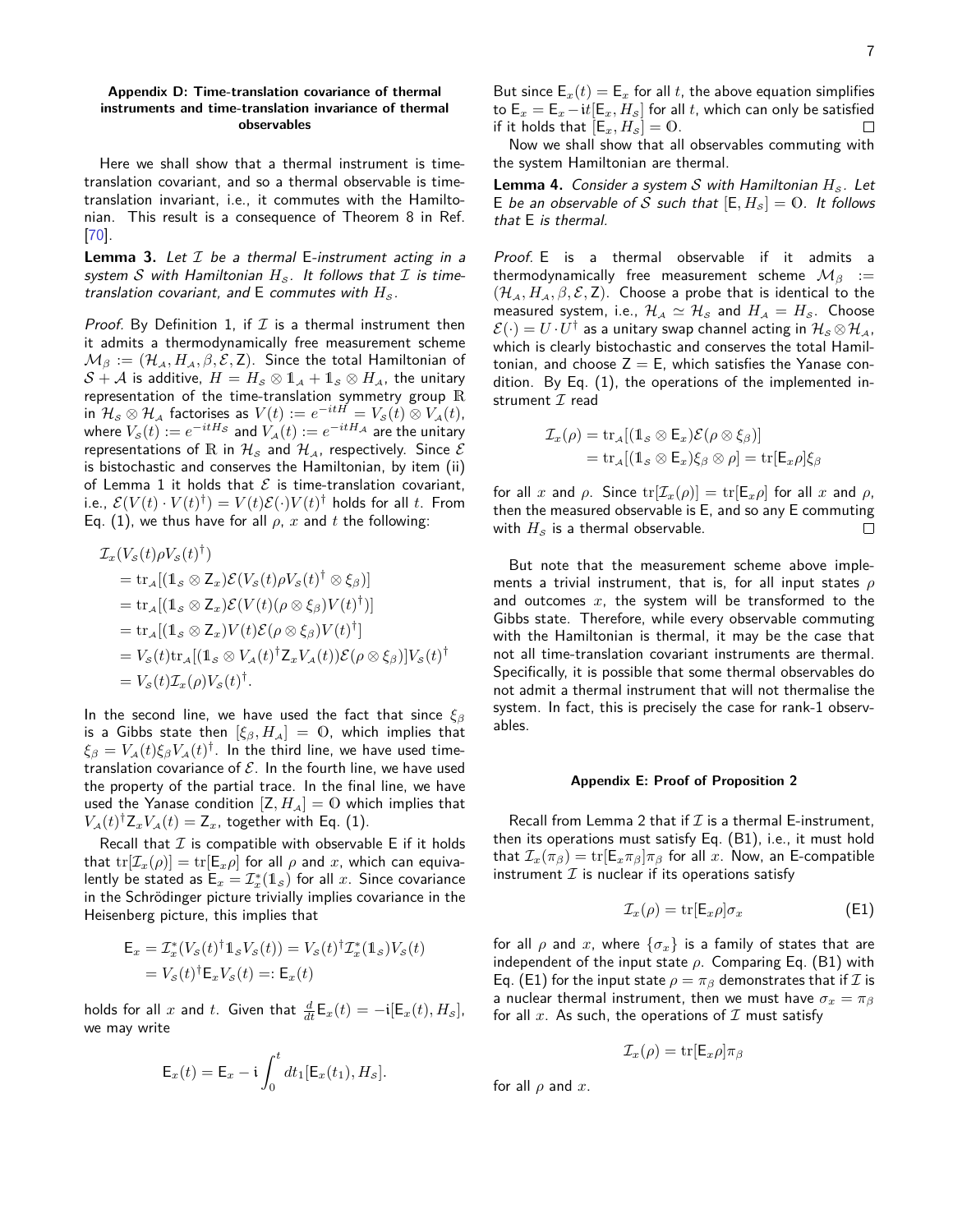- <span id="page-7-0"></span>[1] M. Huber, M. Perarnau-Llobet, K. V. Hovhannisyan, P. Skrzypczyk, C. Klöckl, N. Brunner, and A. Acín, [New](https://doi.org/10.1088/1367-2630/17/6/065008) J. Phys. **17**[, 065008 \(2015\).](https://doi.org/10.1088/1367-2630/17/6/065008)
- [2] D. J. Bedingham and O. J. E. Maroney, [New J. Phys.](https://doi.org/10.1088/1367-2630/18/11/113050) **18**, [113050 \(2016\).](https://doi.org/10.1088/1367-2630/18/11/113050)
- [3] P. Faist and R. Renner, Phys. Rev. X **8**[, 021011 \(2018\).](https://doi.org/10.1103/PhysRevX.8.021011)
- [4] A. C. Barato and U. Seifert, [New J. Phys.](https://doi.org/10.1088/1367-2630/aa77d0) **19**, 073021 [\(2017\).](https://doi.org/10.1088/1367-2630/aa77d0)
- [5] A. N. Pearson, Y. Guryanova, P. Erker, E. A. Laird, G. A. D. Briggs, M. Huber, and N. Ares, [Phys. Rev. X](https://doi.org/10.1103/PhysRevX.11.021029) **11**, 021029 [\(2021\).](https://doi.org/10.1103/PhysRevX.11.021029)
- <span id="page-7-1"></span>[6] G. Chiribella, Y. Yang, and R. Renner, [Phys. Rev. X](https://doi.org/10.1103/PhysRevX.11.021014) **11**, [021014 \(2021\).](https://doi.org/10.1103/PhysRevX.11.021014)
- <span id="page-7-2"></span>[7] A. E. Allahverdyan and T. M. Nieuwenhuizen, [Phys. Rev. E](https://doi.org/10.1103/PhysRevE.71.066102) **71**[, 066102 \(2005\).](https://doi.org/10.1103/PhysRevE.71.066102)
- [8] P. Talkner, E. Lutz, and P. H¨anggi, [Phys. Rev. E](https://doi.org/10.1103/PhysRevE.75.050102) **75**, 050102 [\(2007\).](https://doi.org/10.1103/PhysRevE.75.050102)
- [9] A. E. Allahverdyan, Phys. Rev. E **90**[, 032137 \(2014\).](https://doi.org/10.1103/PhysRevE.90.032137)
- [10] M. Perarnau-Llobet, E. Bäumer, K. V. Hovhannisyan, M. Huber, and A. Acin, [Phys. Rev. Lett.](https://doi.org/10.1103/PhysRevLett.118.070601) **118**, 070601 [\(2017\).](https://doi.org/10.1103/PhysRevLett.118.070601)
- [11] S. Deffner, J. P. Paz, and W. H. Zurek, [Phys. Rev. E](https://doi.org/10.1103/PhysRevE.94.010103) **94**, [010103\(R\) \(2016\).](https://doi.org/10.1103/PhysRevE.94.010103)
- [12] K. V. Hovhannisyan and A. Imparato, [\(2021\),](http://arxiv.org/abs/2104.09364) [arXiv:2104.09364.](https://arxiv.org/abs/2104.09364)
- <span id="page-7-3"></span>[13] K. Beyer, R. Uola, K. Luoma, and W. T. Strunz, [\(2021\),](http://arxiv.org/abs/2111.02854) [arXiv:2111.02854.](https://arxiv.org/abs/2111.02854)
- <span id="page-7-4"></span>[14] F. G. S. L. Brandão, M. Horodecki, J. Oppenheim, J. M. Renes, and R. W. Spekkens, [Phys. Rev. Lett.](https://doi.org/10.1103/PhysRevLett.111.250404) **111**, 1 (2013).
- [15] J. Goold, M. Huber, A. Riera, L. del Rio, and P. Skrzypczyk, [J. Phys. A Math. Theor.](https://doi.org/10.1088/1751-8113/49/14/143001) **49**, 143001 (2016).
- <span id="page-7-5"></span>[16] M. Lostaglio, [Reports Prog. Phys.](https://doi.org/10.1088/1361-6633/ab46e5) **82**, 114001 (2019).
- <span id="page-7-6"></span>[17] M. Horodecki and J. Oppenheim, [Nat. Commun.](https://doi.org/10.1038/ncomms3059) **4**, 2059 [\(2013\).](https://doi.org/10.1038/ncomms3059)
- [18] F. Brandão, M. Horodecki, N. Ng, J. Oppenheim, and S. Wehner, [Proc. Natl. Acad. Sci.](https://doi.org/10.1073/pnas.1411728112) **112**, 3275 (2015).
- [19] C. Perry, P. Ćwikliński, J. Anders, M. Horodecki, and J. Oppenheim, Phys. Rev. X **8**[, 041049 \(2018\).](https://doi.org/10.1103/PhysRevX.8.041049)
- [20] M. Lostaglio, Á. M. Alhambra, and C. Perry, [Quantum](https://doi.org/10.22331/q-2018-02-08-52) 2, [52 \(2018\).](https://doi.org/10.22331/q-2018-02-08-52)
- [21] P. Mazurek and M. Horodecki, [New J. Phys.](https://doi.org/10.1088/1367-2630/aac057) **20**, 053040 [\(2018\).](https://doi.org/10.1088/1367-2630/aac057)
- <span id="page-7-7"></span>[22] E. A. Aguilar, H. Wojewódka-Ściążko, M. Stankiewicz, C. Perry, P. Ćwikliński, A. Grudka, K. Horodecki, and M. Horodecki, [\(2020\),](http://arxiv.org/abs/2009.03110) [arXiv:2009.03110.](https://arxiv.org/abs/2009.03110)
- <span id="page-7-8"></span>[23] M. Ahmadi, D. Jennings, and T. Rudolph, [New J. Phys.](https://doi.org/10.1088/1367-2630/15/1/013057) **15**, [013057 \(2013\).](https://doi.org/10.1088/1367-2630/15/1/013057)
- [24] T. Miyadera, L. Loveridge, and P. Busch, [J. Phys. A Math.](https://doi.org/10.1088/1751-8113/49/18/185301) Theor. **49**[, 185301 \(2016\).](https://doi.org/10.1088/1751-8113/49/18/185301)
- [25] T. Miyadera and L. Loveridge, [J. Phys. Conf. Ser.](https://doi.org/10.1088/1742-6596/1638/1/012008) **1638**, [012008 \(2020\).](https://doi.org/10.1088/1742-6596/1638/1/012008)
- <span id="page-7-9"></span>[26] M. H. Mohammady, T. Miyadera, and L. Loveridge, [\(2021\),](http://arxiv.org/abs/2110.11705) [arXiv:2110.11705.](https://arxiv.org/abs/2110.11705)
- <span id="page-7-10"></span>[27] T. Sagawa and M. Ueda, [Phys. Rev. Lett.](https://doi.org/10.1103/PhysRevLett.102.250602) **102**, 250602 [\(2009\).](https://doi.org/10.1103/PhysRevLett.102.250602)
- <span id="page-7-11"></span>[28] K. Jacobs, Phys. Rev. E **86**[, 040106\(R\) \(2012\).](https://doi.org/10.1103/PhysRevE.86.040106)
- <span id="page-7-12"></span>[29] P. Busch, M. Grabowski, and P. J. Lahti, [Operational Quan](https://doi.org/10.1007/978-3-540-49239-9)[tum Physics](https://doi.org/10.1007/978-3-540-49239-9), Lecture Notes in Physics Monographs, Vol. 31 (Springer Berlin Heidelberg, Berlin, Heidelberg, 1995).
- [30] P. Busch, P. J. Lahti, and Peter Mittelstaedt, [The Quantum](https://doi.org/10.1007/978-3-540-37205-9) [Theory of Measurement](https://doi.org/10.1007/978-3-540-37205-9), Lecture Notes in Physics Monographs, Vol. 2 (Springer Berlin Heidelberg, Berlin, Heidelberg, 1996).
- [31] T. Heinosaari and M. Ziman, [The Mathematical language of](https://doi.org/10.1017/CBO9781139031103) [Quantum Theory](https://doi.org/10.1017/CBO9781139031103) (Cambridge University Press, Cambridge, 2011).
- <span id="page-7-13"></span>[32] P. Busch, P. Lahti, J.-P. Pellonpää, and K. Ylinen, [Quan](https://doi.org/10.1007/978-3-319-43389-9)[tum Measurement](https://doi.org/10.1007/978-3-319-43389-9), Theoretical and Mathematical Physics (Springer International Publishing, Cham, 2016).
- <span id="page-7-14"></span>[33] G. Chiribella, G. M. D'Ariano, and D. Schlingemann, [Phys.](https://doi.org/10.1103/PhysRevLett.98.190403) Rev. Lett. **98**[, 190403 \(2007\).](https://doi.org/10.1103/PhysRevLett.98.190403)
- <span id="page-7-15"></span>[34] E. B. Davies and J. T. Lewis, [Commun. Math. Phys.](https://doi.org/10.1007/BF01647093) **17**, [239 \(1970\).](https://doi.org/10.1007/BF01647093)
- <span id="page-7-16"></span>[35] M. Ozawa, [J. Math. Phys.](https://doi.org/10.1063/1.526000) **25**, 79 (1984).
- <span id="page-7-17"></span>[36] D. Reeb and M. M. Wolf, New J. Phys. **16**[, 103011 \(2014\).](https://doi.org/10.1088/1367-2630/16/10/103011)
- <span id="page-7-18"></span>[37] H. J. D. Miller, G. Guarnieri, M. T. Mitchison, and J. Goold, Phys. Rev. Lett. **125**[, 160602 \(2020\).](https://doi.org/10.1103/PhysRevLett.125.160602)
- <span id="page-7-19"></span>[38] P. Alberti and A. Uhlmann, Stochasticity and Partial Order; Doubly Stochastic Maps and Unitary Mixing (Springer Dordrecht, 1982).
- <span id="page-7-20"></span>[39] M. M. Yanase, Phys. Rev. **123**[, 666 \(1961\).](https://doi.org/10.1103/PhysRev.123.666)
- <span id="page-7-21"></span>[40] M. Ozawa, Phys. Rev. Lett. **88**[, 050402 \(2002\).](https://doi.org/10.1103/PhysRevLett.88.050402)
- <span id="page-7-22"></span>[41] E. P. Wigner, Zeitschrift für Phys. A Hadron. Nucl. 133, [101 \(1952\).](https://doi.org/10.1007/BF01948686)
- [42] P. Busch, [\(2010\),](http://arxiv.org/abs/1012.4372) [arXiv:1012.4372.](https://arxiv.org/abs/1012.4372)
- <span id="page-7-23"></span>[43] H. Araki and M. M. Yanase, Phys. Rev. **120**[, 622 \(1960\).](https://doi.org/10.1103/PhysRev.120.622)
- <span id="page-7-24"></span>[44] M. Esposito and C. Van den Broeck, [EPL \(Europhysics Lett.](https://doi.org/10.1209/0295-5075/95/40004) **95**[, 40004 \(2011\).](https://doi.org/10.1209/0295-5075/95/40004)
- <span id="page-7-25"></span>[45] L. Szilard, Zeitschrift für Phys. **53**, 840 (1929).
- [46] K. Maruyama, F. Nori, and V. Vedral, [Rev. Mod. Phys.](https://doi.org/10.1103/RevModPhys.81.1) **81**, [1 \(2009\).](https://doi.org/10.1103/RevModPhys.81.1)
- [47] S. W. Kim, T. Sagawa, S. De Liberato, and M. Ueda, [Phys.](https://doi.org/10.1103/PhysRevLett.106.070401) Rev. Lett. **106**[, 070401 \(2011\).](https://doi.org/10.1103/PhysRevLett.106.070401)
- [48] M. H. Mohammady and J. Anders, [New J. Phys.](https://doi.org/10.1088/1367-2630/aa8ba1) **19**, 113026  $(2017)$ .
- <span id="page-7-26"></span>[49] A. Aydin, A. Sisman, and R. Kosloff, [Entropy](https://doi.org/10.3390/e22030294) **22**, 294 [\(2020\).](https://doi.org/10.3390/e22030294)
- <span id="page-7-27"></span>[50] J. Earman and J. D. Norton, Stud. Hist. Philos. Mod. Phys. **30**, 1 (1999).
- <span id="page-7-28"></span>[51] I. Marvian and R. W. Spekkens, [Nat. Commun.](https://doi.org/10.1038/ncomms4821) **5**, 3821 [\(2014\).](https://doi.org/10.1038/ncomms4821)
- <span id="page-7-29"></span>[52] C. Zhang, B. Yadin, Z.-B. Hou, H. Cao, B.-H. Liu, Y.- F. Huang, R. Maity, V. Vedral, C.-F. Li, G.-C. Guo, and D. Girolami, Phys. Rev. A **96**[, 042327 \(2017\).](https://doi.org/10.1103/PhysRevA.96.042327)
- <span id="page-7-30"></span>[53] R. Takagi, Sci. Rep. **9**[, 14562 \(2019\).](https://doi.org/10.1038/s41598-019-50279-w)
- <span id="page-7-31"></span>[54] E. P. Wigner and M. M. Yanase, [Proc. Natl. Acad. Sci.](https://doi.org/10.1073/pnas.49.6.910) **49**, [910 \(1963\).](https://doi.org/10.1073/pnas.49.6.910)
- <span id="page-7-32"></span>[55] E. H. Lieb, [Adv. Math. \(N. Y\).](https://doi.org/10.1016/0001-8708(73)90011-X) **11**, 267 (1973).
- <span id="page-7-33"></span>[56] D. Petz and C. Ghinea, [Quantum Probab. Relat. Top.](https://doi.org/10.1142/9789814338745_0015) (World Scientific, Singapore, 2011) pp. 261–281.
- <span id="page-7-34"></span>[57] T. Heinosaari, T. Miyadera, and M. Ziman, [J. Phys. A](https://doi.org/10.1088/1751-8113/49/12/123001) Math. Theor. **49**[, 123001 \(2016\).](https://doi.org/10.1088/1751-8113/49/12/123001)
- <span id="page-7-35"></span>[58] O. Gühne, E. Haapasalo, T. Kraft, J.-P. Pellonpää, and R. Uola, [\(2021\),](http://arxiv.org/abs/2112.06784) [arXiv:2112.06784.](https://arxiv.org/abs/2112.06784)
- <span id="page-7-36"></span>[59] J.-P. Pellonpää, [J. Phys. A Math. Theor.](https://doi.org/10.1088/1751-8113/47/5/052002) **47**, 052002 (2014).
- <span id="page-7-37"></span>[60] A. Fine, [Phys. Rev. Lett.](https://doi.org/10.1103/PhysRevLett.48.291) **48**, 291 (1982).
- <span id="page-7-38"></span>[61] D. Cavalcanti and P. Skrzypczyk, [Reports Prog. Phys.](https://doi.org/10.1088/1361-6633/80/2/024001) **80**, [024001 \(2017\).](https://doi.org/10.1088/1361-6633/80/2/024001)
- <span id="page-7-39"></span>[62] C. Carmeli, T. Heinosaari, and A. Toigo, [Phys. Rev. Lett.](https://doi.org/10.1103/PhysRevLett.122.130402) **122**[, 130402 \(2019\).](https://doi.org/10.1103/PhysRevLett.122.130402)